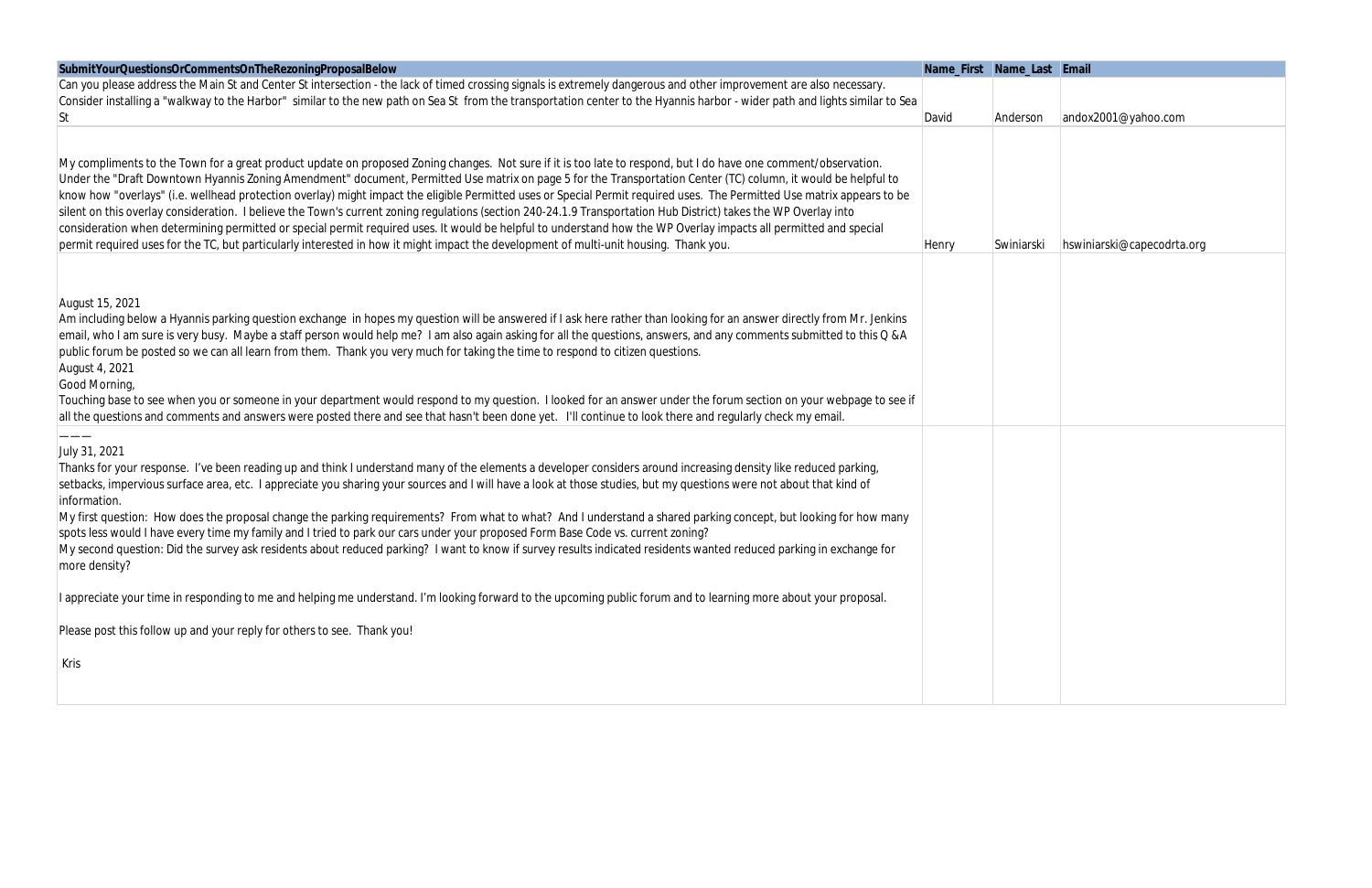On Fri, Jul 30, 2021 at 4:10 PM Jenkins, Elizabeth wrote: Hello Kris, I am responding to the questions you posed about parking on the Downtown Hyannis rezoning website:

The proposal says it will reduce required parking spaces for residential properties. How does the proposal change parking requirements - from what to what? Where did the proposal to reduce required parking spaces come from? Did residents ask for less parking for residents? Did the survey ask residents about reducing parking for residential properties?

The proposal to reduce parking requirements for residential development in Downtown Hyannis came from a number of sources. The Downtown Hyannis Parking Study and Hyannis Growth Incentive Zone study, both produced with extensive community input, emphasize the importance of shared parking. When land uses with different parking demands share parking, it requires less land be dedicated to parking, which allows for more housing and less paved surfaces – both benefits to a vibrant downtown. These factors are especially important to consider when trying to encourage top-of-shop housing and small scale infill development. Reducing parking requirements for multi-family residential development is also consistent with the Commonwealth's Housing Choice efforts that seek to encourage new housing production. Not requiring more parking than is necessary contributes to the development of housing a sustainable densities, which also improves its affordability. Finally, it's worth noting the proposed parking requirements are minimums, not maximums. If a developer or property owner finds the addition of parking spaces beyond minimum requirements will make a unit more saleable, the code allows for this.

Thank you for your question. If you have any other questions about the propsoed zoning, please don't hestiate to reach out.

Kind regards,

Elizabeth ———-

Original question asked for through public on-line question and answer forum

| Kris      | Wolff    | Sofie.momma@gmail.com           |
|-----------|----------|---------------------------------|
| Kris      | Wolff    | Sofie.momma@gmail.com           |
| Heather   | Hunt     | HeatherFHunt@gmail.com          |
| Carolyn   | Ferrell  | cfandbc@yahoo.com               |
| Kris      | Wolf     | Sofie.momma@gmail.com           |
| John      | Crow     | looney75@comcast.net            |
|           |          |                                 |
| Elizabeth | Wurfbain | elizabeth@hyannismainstreet.com |
| Heather   | Hunt     | HeatherFHunt@gmail.com          |

| The proposal says it will reduce required parking spaces for residential properties. How does the proposal change parking requirements - from what to what? Where did    |             |          |                                 |
|--------------------------------------------------------------------------------------------------------------------------------------------------------------------------|-------------|----------|---------------------------------|
| the proposal to reduce required parking spaces come from? Did residents ask for less parking for residents? Did the survey ask residents about reducing parking for      |             |          |                                 |
| residential properties?                                                                                                                                                  | <b>Kris</b> | Wolff    | Sofie.momma@gmail.com           |
| Can you please post the comments, questions and answers the public submitted?                                                                                            |             |          |                                 |
|                                                                                                                                                                          | <b>Kris</b> | Wolff    | Sofie.momma@gmail.com           |
| Could the Town please post all the Qs & As and comments to this forum as the Town said it would, above.                                                                  |             |          |                                 |
| Thanks so much.                                                                                                                                                          | Heather     | Hunt     | HeatherFHunt@gmail.com          |
| The proposal indicates that the residential downtown area (yellow) can be Artist live/work. D an artist I am curious as to what exactly that means. Sorry if you already |             |          |                                 |
| answered this during the presentation.                                                                                                                                   | Carolyn     | Ferrell  | cfandbc@yahoo.com               |
| The proposal says it will reduce required parking spaces for residential properties. How does the proposal change parking requirements - from what to what? Where did    |             |          |                                 |
| the proposal to reduce required parking spaces come from? Did residents ask for less parking for residents? Did the survey ask residents about reducing parking for      |             |          |                                 |
| residential properties?                                                                                                                                                  | Kris        | Wolf     | Sofie.momma@gmail.com           |
| Does the Planning Department intend to duplicate this proposal in other villages? If so, has any Town Board or Commission discussed that intent, and when? Thank you for |             |          |                                 |
| posting this question and your reply.                                                                                                                                    | John        | Crow     | looney75@comcast.net            |
| The Main Street retail district from cascade to seaport realty needs to be mixed use zoning with commercial on the bottom floor and apartments above. Designated         |             |          |                                 |
| mixed use zoning is key to support the great round economy and a thriving walkable district. Hyannis Main Street bid                                                     | Elizabeth   | Wurfbain | elizabeth@hyannismainstreet.com |
| The Planning Department talked about form-based zoning with the Economic Development Task Force over the last several years and asked it to be instrumental in           |             |          |                                 |
| bringing it forward. Several of the Task Force's Subcommittees - Housing and Parking Subcommittees for example - talked about these issues that are directly relevant to |             |          |                                 |
| the proposal. Could you please post the minutes of those Housing and Parking Subcommittees' meetings so everyone can see their input? Please post information on how     |             |          |                                 |
| people can find those minutes here. Thank you.                                                                                                                           | Heather     | Hunt     | HeatherFHunt@gmail.com          |